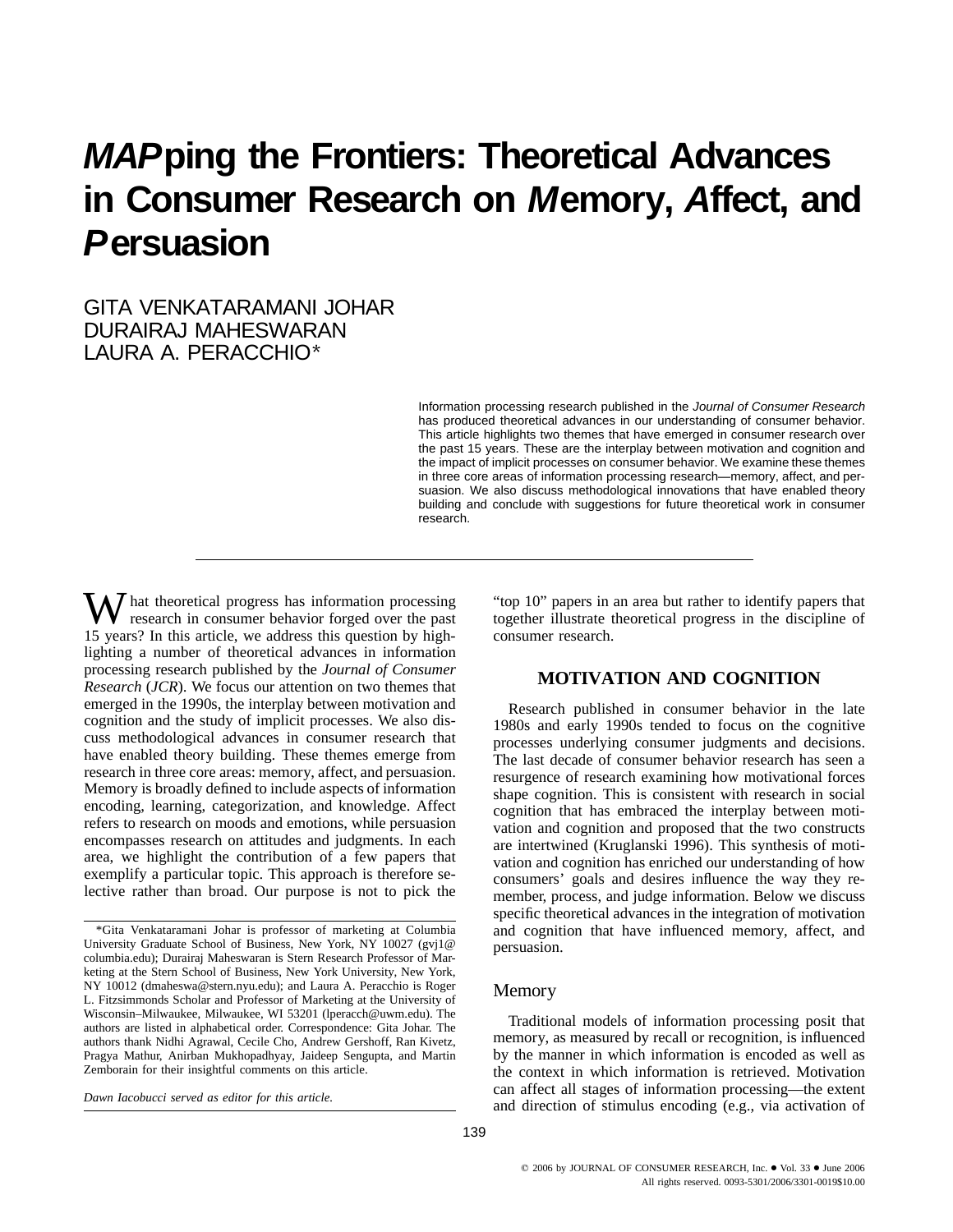goal-relevant categories; Higgins and King 1981), storage (e.g., the superior recall of information processed under impression formation vs. memorization; Srull, Lichtenstein, and Rothbart 1985), and retrieval (e.g., recall of information may be biased by the goal at retrieval; Anderson and Pichert 1978).

Although research on this issue remains sparse, consumer researchers have begun to explore the impact of motivation on memory in consumer contexts. Wood and Lynch (2002) found that high-knowledge consumers learn less about new products than low-knowledge consumers because of motivational deficits that manifest at the time of information encoding. Van Osselaer and Janiszewski (2001) also examined the role of motivation in learning brand associations and found that adaptive learning of feature-benefit associations occurs only when consumers are motivated to learn to predict a benefit. Aaker and Lee (2001) provided evidence of motivational influences on encoding information and showed that recall is greater when a persuasive appeal (promotion vs. prevention focused) is compatible with one's self-regulatory motive.

Other research by Park and Hastak (1994) has examined the influence of consumer involvement (i.e., motivation accuracy) with a product at the time of encoding as well as at the time of retrieving information on product judgments. Consumers under high involvement at the time of judgment (but low involvement at the time of encoding) searched memory for product-relevant information and presumably used it to form a judgment (even if a previously stored evaluation was available). This finding points to the effects of motivation on the extent of memory search at the time of retrieval without evidence of biased search. Biased memory for previous product experience based on postexperience advertising may result if consistency motives guide memory retrieval. Braun (1999) argued for a cognitive source memory explanation for this phenomenon, but it is likely that motivation also plays a role.

Motivation to regulate affective states can also influence memory so that mood-congruent information is recalled in a positive mood state and, given motivation to regulate one's mood, mood-incongruent information is retrieved in a negative mood state (see Blaney [1986] for a review). While there is an underlying cognitive rationale for mood-congruent recall based on the network theory of affect, the role of motivation is invoked to explain mood-incongruent recall in a negative mood state (Blaney 1986; Singer and Salovey 1988). Research on positive mood and recall has found mixed results, with some research finding limited information processing (Mackie and Worth 1989) and other research suggesting enhanced relational elaboration and recall (Isen and Daubman 1984). Lee and Sternthal (1999) tested the relational elaboration hypothesis and found that a positive mood enhanced learning and recall of brand names, relative to a neutral mood, by fostering relational elaboration linking the brand name to the category as well as enhancing brand name rehearsal at encoding. A motivational explanation for this finding comes from the hedonic contingency account for mood effects (Wegener, Petty, and Smith 1995). Positive-mood participants engaged in greater processing of the brand names because they expected the names to be positively valenced.

## Affect

Motivation has also been found to directly influence affect through processes such as mood regulation. Erber and Erber (2000) question the hedonistic assumption that people like to feel good and avoid feeling bad and suggest that this oversimplifies motivation. Rather, they propose a contextual model of mood regulation that emphasizes that mood management is strategic and that one's judgment of mood appropriateness is the crucial motivator. Evidence for mood regulation has been found in the recent consumer behavior literature in terms of hedonic assumptions of positive-mood maintenance (Meloy 2000) as well as strategic mood regulation (Cohen and Andrade 2004). While the basic predecisional distortion effect (where new information is interpreted as favoring the tentatively preferred brand) is present even under neutral mood conditions, it is exacerbated under positive mood conditions. Meloy (2000) reports that during the choice process, participants in a good mood are motivated to maintain their mood and hence are likely to discount mood-disrupting information, such as negative information about their preferred brand. Thus, the motivation to maintain a positive mood can actually result in suboptimal choice.

Cohen and Andrade (2004) provide evidence for the strategic mood management perspective and develop a model of task-contingent affect regulation. Their experiments provide support for the role of learned affective state-behavior contingencies in mood regulation and also show that people appear to have insight into these contingencies (e.g., negative moods are preferred for analytical tasks, whereas positive moods are preferred for creative tasks). Further, people in a neutral mood are less likely to optimally match their affective state to the upcoming task, suggesting that polarized affective states (more than neutral states) provide people with cues that allow them to judge their readiness for an upcoming task. Finally, this research establishes that people are able to regulate their moods in accordance with their naive theories regarding the appropriate mood for a given task.

#### Persuasion

Dual-process models of persuasion hold that individuals may either engage in extensive message elaboration (systematic processing) or use simplifying decision rules (heuristic processing). Under conditions of high motivation and/ or ability, people comprehensively process and integrate all advocacy-relevant information. However, when motivation and/or ability are low, people use peripheral cues to form attitudes (Chaiken 1980; Chaiken and Maheswaran 1994; Petty and Cacioppo 1979). During the past three decades, most research in consumer-related persuasion has evolved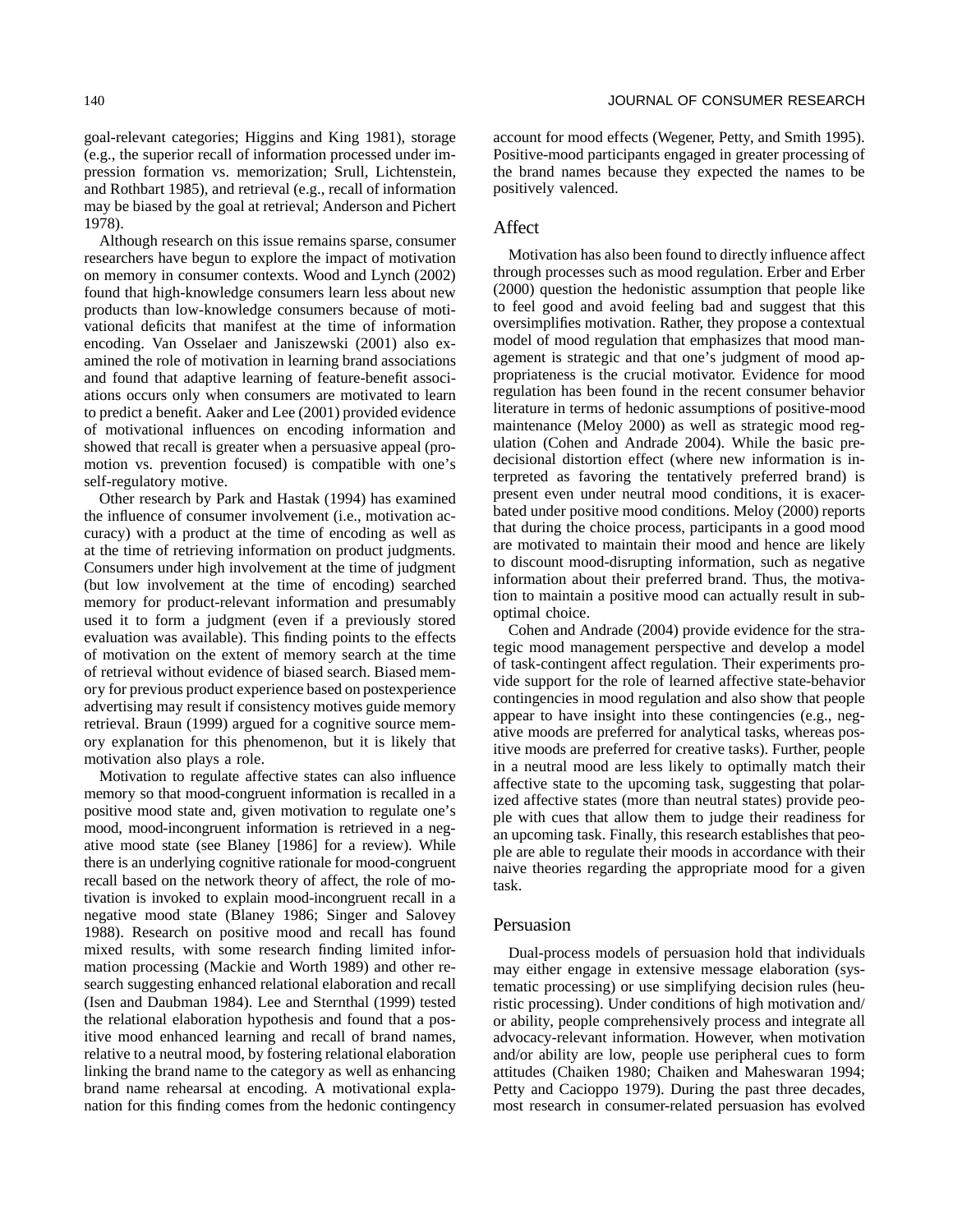around this conceptualization. One extension of this model has systematically investigated the different consumerrelevant operationalizations of motivation and ability (Burnkrant and Unnava 1995; Johar and Simmons 2000; Maheswaran and Sternthal 1990; Meyers-Levy and Maheswaran 1991, 1992; Meyers-Levy and Peracchio 1995a, 1995b; Peracchio and Meyers-Levy 1997; Priester, Dholakia, and Fleming 2004). Other extensions of this model have examined consumer-relevant cues, such as advertisement execution (Peracchio 1992, 1993; Peracchio and Meyers-Levy 1994; Peracchio and Tybout 1996), brand name (Gürhan-Canli, Mick, and Brucks 2003), and country of origin (Maheswaran 1994). Consumer research has also challenged the view that use of peripheral cues is blind to their utility and has shown that under some conditions (e.g., high arousal), only cues perceived to be diagnostic are used (Miniard et al. 1991; Pham 1996).

In a significant recent development, research has shown that under certain conditions, consumers may not necessarily engage in objective processing but may chose to selectively process message-relevant information in the service of their motivational goal. This view of *motivated reasoning* has enriched our understanding of persuasion by identifying two types of motivations, defense and impression, in addition to accuracy motivation that can also guide processing and persuasion (Agrawal and Maheswaran 2005b; Ahluwalia 2002; Eagly and Chaiken 1993). Each of these three goals has been viewed as promoting distinct motivational concerns. Accuracy motivation goals are primarily concerned with establishing the validity of current attitudes and are thought to induce objective processing. However, defense and impression goals are thought to induce qualitatively biased processing. Thus, while earlier research has focused mainly on the amount/quantity of elaboration as an antecedent of persuasion outcomes, the incorporation of motivation in this research has produced insights into the role of elaboration quality on persuasion. Persuasion research has also begun to focus on attitude strength measures, such as attitude resistance and persistence, as outcomes of different types of elaboration, in addition to examining attitude extremity (see Sengupta, Goodstein, and Boninger 1997).

In the consumer behavior context, Jain and Maheswaran (2000) demonstrated that when consumers hold strong preferences, they engage in motivated reasoning when the new information is inconsistent with the perceivers' preferences. Preference-inconsistent information was processed in greater depth and counterargued more than preferenceconsistent information. Relatedly, Sengupta and Johar (2002) found that consumers' motives at the time of encountering inconsistent information (e.g., forming an integrated attitude vs. minimizing later embarrassment) have a significant influence on the results of elaborating on the information—while both motives produce a high level of elaboration, the motive to form an integrated attitude increases the predictive strength of the final attitude, while a motive to minimize embarrassment actually decreases final predictive strength by increasing participants' underlying ambivalence. This research points to the importance of considering antecedent motivations and the type of elaboration—in addition to simply the amount of elaboration—in determining persuasion outcomes.

Another development examining selective processing has addressed the resistant effects of defensive processing in the context of counterattitudinal information (Ahluwalia 2000, 2002). Ahluwalia (2002) found that highly (vs. less) committed consumers showed more resistance to change in response to negative information about the target brand. In a related extension, Agrawal and Maheswaran (2005b) have examined the selective use of the heuristic cues under motivated reasoning in the context of outcome bias. While past research has documented that the use of heuristic cues is attenuated under high motivation, Agrawal and Maheswaran (2005b) showed that motivated reasoning results in the selective use of heuristic cues (e.g., outcomes) if they are consistent with the motivation.

The influence of culture on persuasion can be viewed through a cognitive (accessibility of values/beliefs) or motivational (self-affirmation) lens. Culture can be operationalized as an individual-level variable, self-construal (Aaker and Williams 1998), or a culture-specific individualismcollectivism variable (Han and Shavitt 1994; Maheswaran and Shavitt 2000; Triandis 1989). In general, independent self-construals have been associated with Western cultures, and interdependent self-construals have been primarily observed in Eastern cultures. Self-construals function as individualized frameworks and give shape to individuals' motivations (Markus and Kitayama 1991). Those with independent self-construals are motivated to affirm the self, whereas those with interdependent self-construals are motivated to affirm their group identity.

Extant research examining cultural differences has produced a set of diverse findings suggesting that the effect of self-construal on persuasion warrants further inquiry (Aaker and Williams 1998; Gürhan-Canli and Maheswaran 2000a, 2000b; Han and Shavitt 1994). Some studies have shown that either independent or interdependent self-construals may be chronically accessible in a given culture and that advertising appeals that are compatible with and reflect the chronic values are more persuasive (Aaker and Maheswaran 1997; Han and Shavitt 1994). However, other research has argued that both interdependent and independent self-views may coexist in any given culture and that either could be temporarily primed and subsequently influence persuasion (Aaker and Lee 2001). In recent research that addressed this issue, Agrawal and Maheswaran (2005a) have identified brand commitment as a moderating variable that determines the effectiveness of appeals consistent with the consumers' chronic or latent self-construal. They documented that under high commitment, appeals consistent with the chronic selfconstrual are more effective. In contrast, under low commitment, appeals consistent with the primed self (independent or interdependent) are effective. In addition to self-construal, culture-related factors, such as bilingualism, have been shown to influence persuasion under lower versus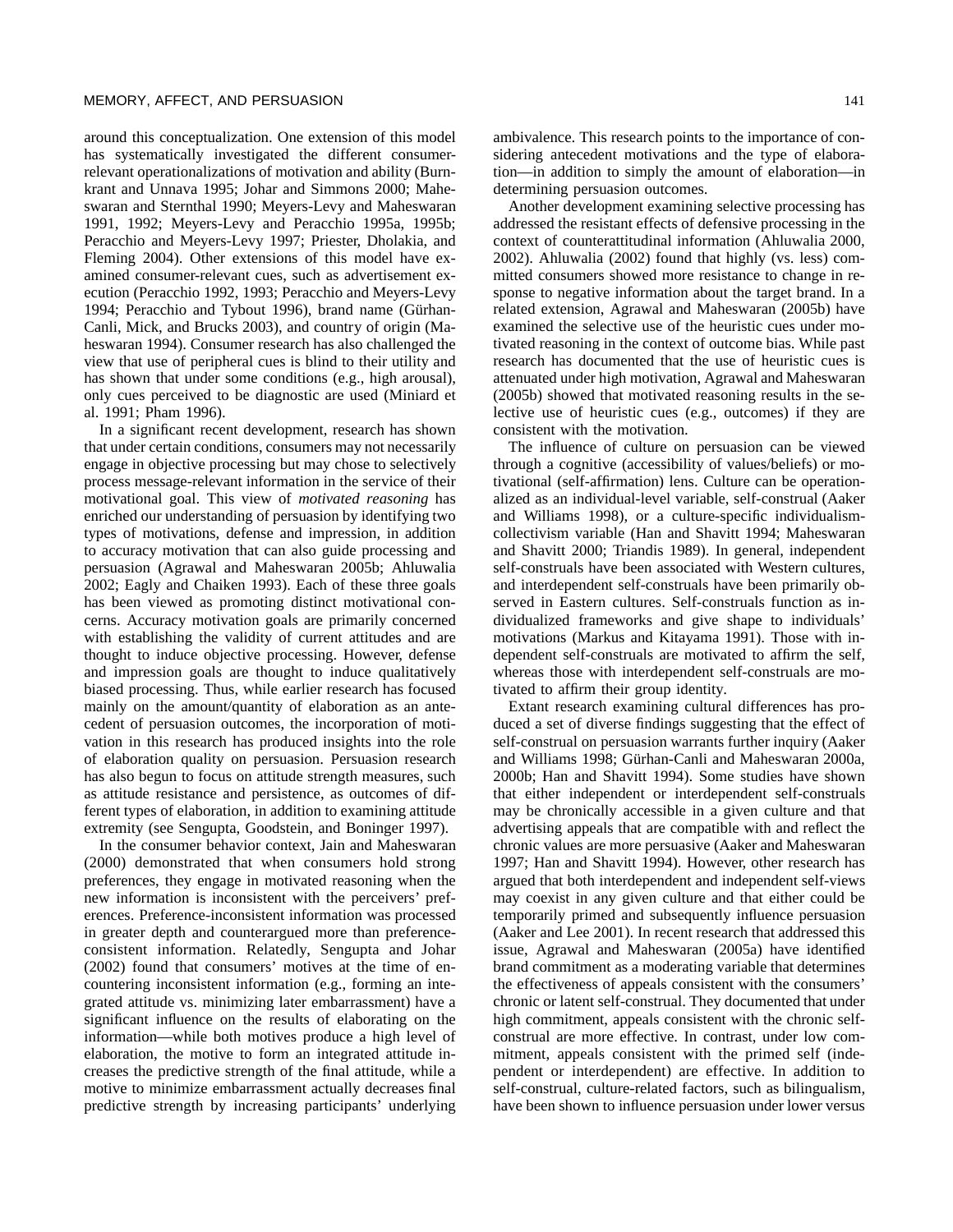greater motivation levels (Luna and Peracchio 2001, 2005; Luna, Peracchio, and de Juan 2003).

Another way in which motivation influences persuasion may be through its effect on the relative weighting of affective and substantive cues in the message. Pham and Avnet (2004) have distinguished between persuasion based on subjective affective responses to an ad (more likely when motives are related to ideals) and that based on message substance (more likely when motives are related to oughts). In this case, the amount of elaboration is the same in all conditions, but a difference in type of motivation (promotion vs. prevention focus) leads to different antecedents of persuasion. Along similar lines, Yeung and Wyer (2004) found that exposure to product experience increases the effect of affective states on persuasion, but exposure to verbal product information limits the effects of affect on persuasion. Williams and Aaker (2002) demonstrated that ads that highlight mixed emotions increase felt discomfort among those with a lower (vs. higher) propensity to accept duality (e.g., Anglo Americans) and hence reduce persuasion. The mechanism may be motivational in that felt discomfort is aversive.

This section on motivation and cognition has focused on how motivational forces can influence consumers' cognitions and behaviors. An important question concerns whether people are aware of these influences on their behavior, and we turn to this issue next.

## **IMPLICIT PROCESSES**

The dominant paradigm in consumer research, the cognitive information processing approach, involves conscious, deliberative processing (Jacoby, Johar, and Morrin 1998). Consumer researchers have begun to explore the appropriateness of purely consciousness-based information processing models (Janiszewski 1990) and are finding that people can behave without conscious awareness and are influenced by automatic and nonconscious processes in their purchase and consumption decisions (Fitzsimons and Shiv 2001; Janiszewski 1993; Shapiro 1999). Research indicates that memory, affect, and persuasion can be formed in "an immediate, automatic manner upon the mere presence or occurrence of that object or event" (Bargh 2002, 281).

Automatic processes have often been characterized as possessing four distinguishing features: efficiency, in that they occur without deliberative effort on the part of an individual and are immune to conditions that tax an individual's cognitive resources, and a lack of intention, conscious awareness, and control (Bargh 1996). By contrast, conscious processing has been thought to consume cognitive resources and to be intentional, controllable, and within the awareness of an individual. Recent consumer research supports the contention that automatic processes must have one or more of the four distinguishing features to be differentiated from conscious processing and that many processes must have both automatic and conscious components (Raghubir and Krishna 1996; Yorkston and Menon 2004). Consumer researchers have also begun to provide a variety of empirical demonstrations of the impact of automatic and nonconscious processes on judgments (Raghubir and Krishna 1996; Raghubir and Srivastava 2002; Yorkston and Menon 2004). For example, Raghubir and Krishna (1996) introduce research on the impact of spatial perception biases on distance judgments to the consumer domain. Their findings indicate that consumers use the perceptual salience of direct distance measurement in an automatic manner in estimating distance. A two-stage model of cognition, one that suggests that information processing consists of an initial automatic evaluative stage followed by second stage involving deliberative processing, offers an explanation for their findings. In the first, automatic stage, consumers develop a holistic judgment of distance based on perceptually salient information. The second, adjustment phase consists of a more systematic distance assessment. Yorkston and Menon (2004) provide further evidence for two-stage judgment formation in their investigation of the phonetic effects of brand names. In their research, the sound symbolism of a brand name is initially processed automatically and subsequently adjusted according to the diagnosticity of brand name information. They provide evidence for this process by showing greater influence of first-stage, automatically processed information, when cognitive capacity is impaired.

The features that most typically distinguish automatic processing are a lack of awareness and control of a mental process (Alba and Hutchinson 2000; Bargh 1989). Such nonconscious processing occurs when an individual is unaware of or misidentifies the factors that influence memory, affect, and persuasion. Below we present an overview of recent consumer information processing findings regarding implicit processes.

#### Memory

Consumer research suggests that while a person focuses conscious attention on a primary task, other information that is not attended to can be processed (Shapiro 1999). This nonconscious, incidental exposure often occurs without explicit memory for ad, product, or marketing stimuli and can influence affect and persuasion. Consumer researchers have referred to this type of processing as implicit, unconscious, or incidental (Alba and Hutchinson 2000). An early demonstration of the power of such implicit memory comes from Nedungadi (1990), who found that simply increasing a brand's accessibility in memory via priming can influence the probability of the brand's being chosen even if its evaluations are unchanged. More recently, Fitzsimons and Morwitz (1996) found that asking a purchase intention question activated memory for the queried product category. The accessibility of this memory then affected intention to purchase.

### Affect

Previous research in both marketing and psychology provide evidence that nonconscious processing of a stimulus creates a feeling of familiarity, resulting in positive affect toward the stimulus (Herr and Page 2004; Janiszewski 1990;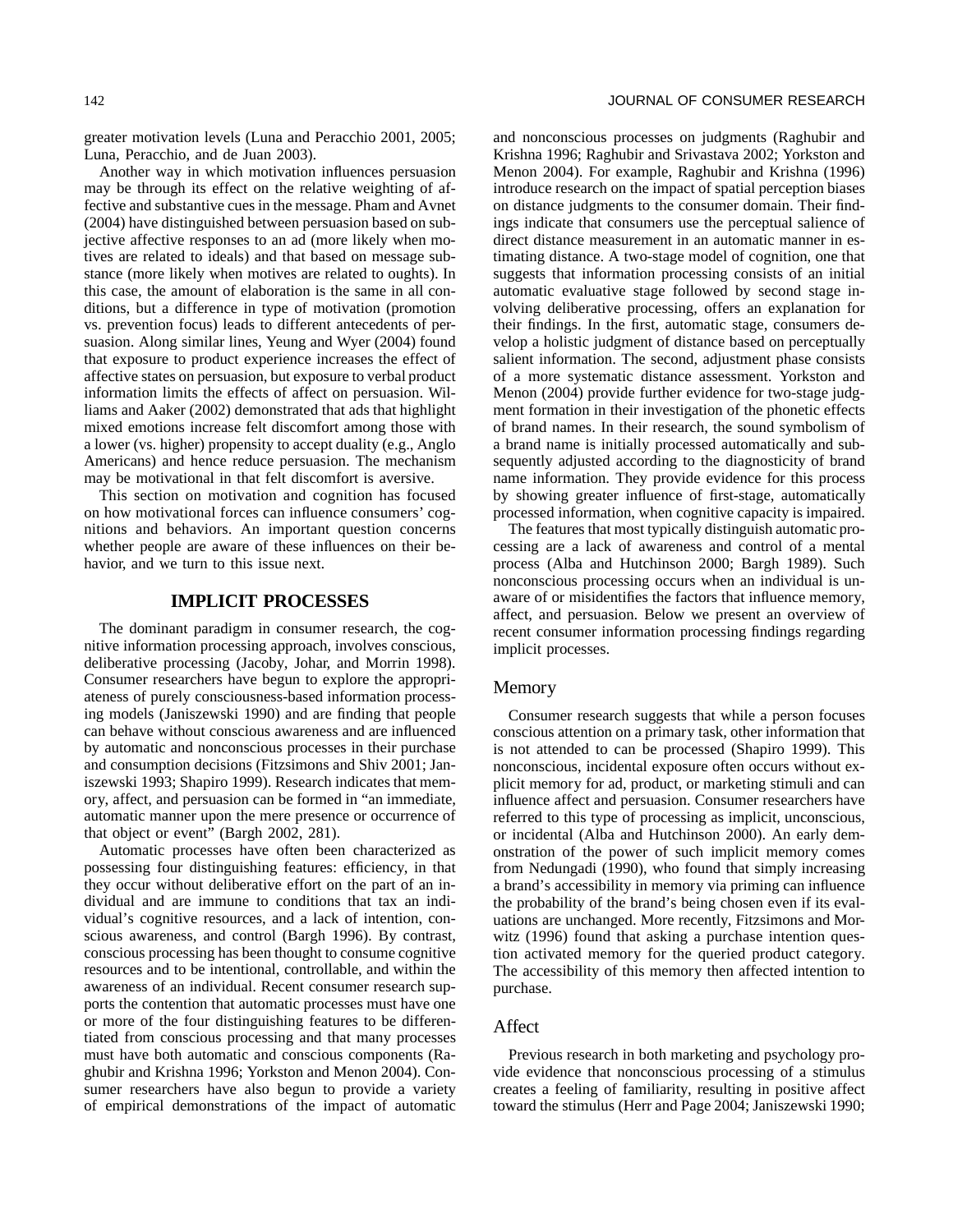Zajonc 1968). This research suggests that the process by which such affect is formed is not accessible to an individual. Consumer research has begun to provide evidence for the automatic operation of some affect formation processes and for the subconscious resource allocation processes that may underlie the nonconscious development of affect (Janiszewski 1990, 1993). Relying on the matching-activation hypothesis, Janiszewski provides evidence that the affect for a stimulus can be enhanced when its placement results in engaging a single hemisphere. This finding suggests that nonconscious and automatic processing influence affect formation.

## Persuasion

Brendl, Markman, and Messner (2001, 2003) document a powerful devaluation effect that occurs without conscious awareness. They find that when a focal need is activated (e.g., to eat), objects unrelated to that need (e.g., shampoo) become less valuable. Consumer researchers have begun to find that nonconscious processes affect not just attitudes but also product choice (Fitzsimons and Shiv 2001; Mandel and Johnson 2002; Shapiro 1999; Shapiro, MacInnis, and Heckler 1997). Incidental, nonconscious exposure to advertising increases the likelihood that an advertised product is included in a respondent's consideration set (Shapiro et al. 1997). Mere exposure to a product results in an increased preference for that product (Janiszewski 1993). Priming product attributes on a Web page via background pictures and colors can also affect product choice, without conscious awareness of this effect (Mandel and Johnson 2002). Thus, consumer research provides evidence that advertising can affect buying decisions even if respondents do not process an ad attentively and do not recall being exposed to or influenced by the ad. Findings in consumer research suggest that "ads receiving limited attention may nonetheless be effective agents of attitude change" (Janiszewski 1993, 376). More recently, Williams, Fitzsimons, and Block (2004) provide evidence for nonconscious effects on behavior by documenting that behavioral-intent questions change behavior (i.e., the mere-measurement effect) nonconsciously, without consumers' awareness; however, if the persuasive intent behind the questions is detected, correction takes place, and the mere-measurement effect is attenuated.

Our examination of implicit processes and our earlier review of the interplay of motivation and cognition highlight two topics that offer theoretical advancements to consumer research. Many of these and other advances were facilitated by methodological innovations in consumer research. In the next section, we document some of the methodological developments in consumer research furthering theory.

## **METHODOLOGICAL INNOVATIONS TO ADVANCE THEORY**

Several methodological advances have enabled consumer behavior researchers to isolate processes underlying effects and to specify types of consumers that utilize different processes (Lehmann 1999; Pham and Johar 1997). Other developments include a movement away from the sole use of closed-ended questionnaire responses to the use of additional and insightful dependent measures, such as response latencies (Herr and Page 2004). Methodological advances have also focused on improving the interpretation of complex experimental results (Hutchinson, Kamakura, and Lynch 2000). Below we highlight several of the methodological innovations in the study of memory, affect, and persuasion.

#### Memory

Consumer researchers have acknowledged that recall is not always retrieval of information in memory but may be the construction of a plausible response. Pham and Johar (1997) developed a methodology to assess the response construction process. The authors advanced a process decomposition model to estimate the probability that respondents use one of four processes to retrieve the source of a promotional message. The model enables theoretical insights into the likelihood of using each of the processes under different conditions and the cognitive resources demanded by each process. It relies on stimuli being constructed in such a way that conditional probabilities can be assigned for each response, given that a specific process was used. Observed aggregate responses in each condition are then combined with the conditional probabilities to estimate the probability that a particular process is used in each condition. The approach in this article departs from other process decomposition models developed in the psychological literature (e.g., Jacoby 1991). Process decomposition models, in general, assume independence of processes; in other words, people are assumed to use one and only one process. These models should be extended to account for the use of combination processes.

### Affect

Although the study of affect generally uses cognitive paper-and-pencil measures to tap into emotions, consumer researchers have recognized the inadequacy of affect scales to tap into felt affect and have begun to examine alternative methods for measuring emotions. For example, Vanden Abeele and MacLachlan (1994) assessed the reliability and validity of the warmth monitor (Aaker, Stayman, and Hagerty 1986) as a process-tracing measure. Stayman and Aaker (1993) adapted this warmth monitor to a dial-turning measure and used it to measure a wider array of emotions (see also Woltman Elpers, Mukherjee, and Hoyer 2004). Recently, Pham et al. (2001) used a continuous dial-turning instrument (DTI) to assess real-time affect. This instrument employs an electronic dial that can be turned from 1 to 100; the position of the dial can be recorded in real time, thus enabling a study of moment-to-moment changes in affect. Pham et al. (2001) also used the DTI instrument to capture the time taken to reach a final response and concluded that affective responses are faster than evaluative, reason-based responses. This analysis enabled them to support the the-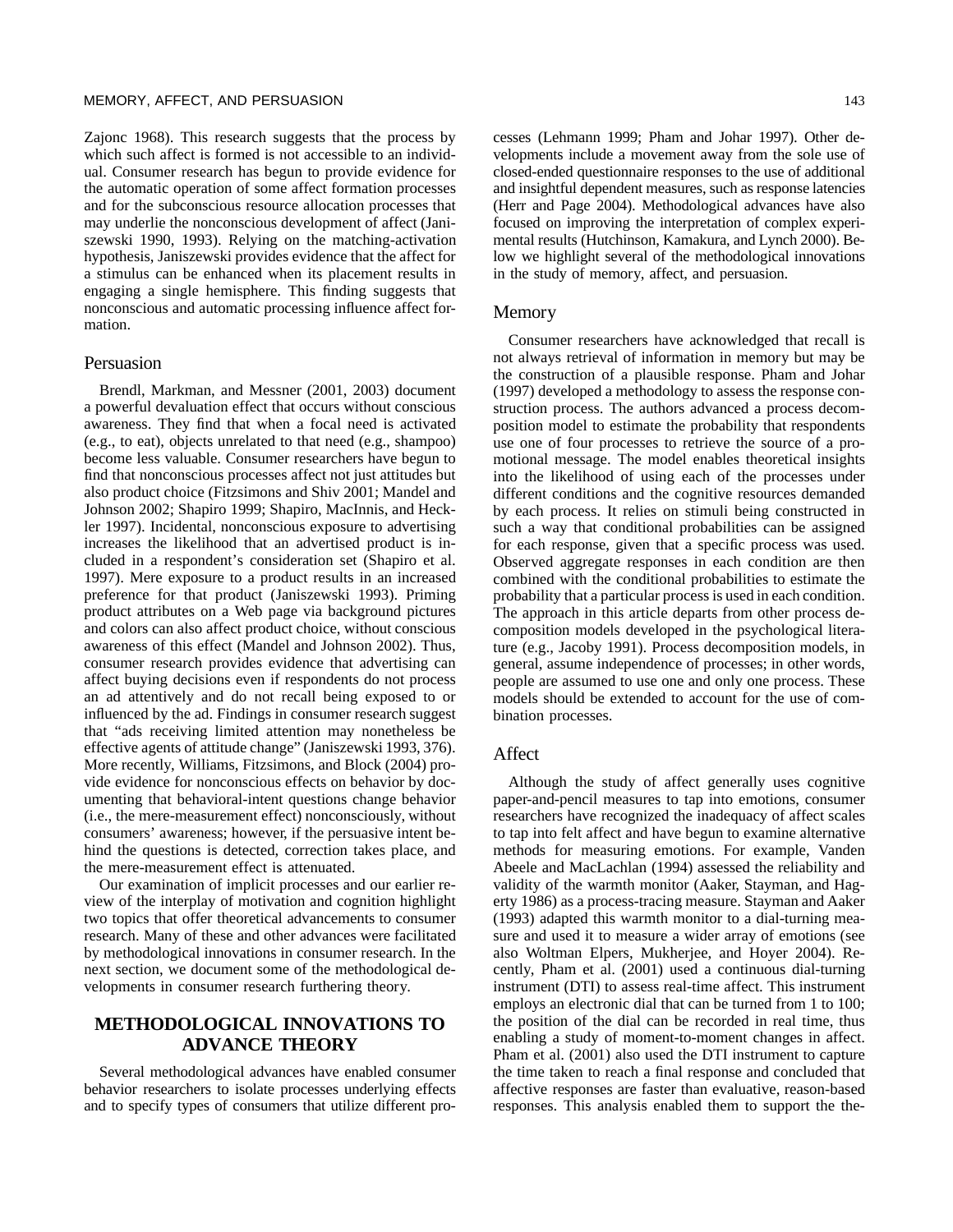## Persuasion

Research on persuasion generally uses attitude scales to measure evaluations. Consumer researchers have applied Anderson's model of information integration to study the locus of the effect of different situational variables on persuasion (Adaval 2003). Building on the routine attitude measurement procedure, Johar, Jedidi, and Jacoby (1997) developed a new methodology to study the attitude formation process, assuming the averaging model proposed by Anderson (1981). Participants formed evaluations of a product based on a possible total of 46 items of information; they accessed as many items as they desired and reported their evaluations on each item. The authors used varying-parameter regression to estimate the model and found that weight given to new information (i.e., attitude updating) is greater under high– than under low–processing ability conditions. This research was able to estimate order effects when order was endogenous; that is, participants were free to access information in any order. The model uncovered a tendency toward a recency effect such that information accessed later is given greater weight than information accessed earlier. This recency effect is attenuated under conditions of high category knowledge. The uncovering of a recency effect helps address a long-standing theoretical controversy regarding primacy versus recency effects in impression formation.

ther development and integration of these measures of affect.

## **GENERAL DISCUSSION**

Looking back at the past 15 years of research published in *JCR*, we identified three areas of research that have been at the forefront of theoretical progress in consumer research. These themes emerge over time, with multiple researchers tackling different aspects of the same question. In the early 1990s, consumer researchers might not have picked these to be the hot topics that were attracting the most research attention. It is only with hindsight that a pattern surfaces. Research on the interplay between motivation and cognition and on implicit processes provides strong evidence for the theoretical progress that information processing research in consumer behavior has made over the past 15 years. We acknowledge that our focus on two theoretical themes has meant the exclusion of several important papers published in *JCR* in the past 15 years, including those with a focus on purely cognitive theories of language and learning (e.g., Broniarczyk and Alba 1994; Schmitt and Zhang 1998; Tavassoli 1998). In an earlier review of consumer research, Calder and Tybout (1987) contended that the objective of research in consumer behavior is to produce theoretical knowledge advancing our understanding of the consumer. It appears that along with those researchers studying consumer culture theory (Arnould and Thompson 2005), in-

formation processing researchers are making steady progress toward this objective.

The examination of the past 15 years of information processing research in consumer behavior highlights differences between consumer behavior theorists and psychologists. Researchers in consumer behavior appear to approach psychological issues with a different lens. By focusing on everyday consumer experiences, researchers immersed in consumer theory have identified unique issues that have not been explored in depth in psychology. Examples include research on the effect of interactive Web-based communications on persuasion (Schlosser 2003), on the persuasive influence of negations (Grant, Malaviya, and Sternthal 2004), on package size and quantity estimation (Folkes and Matta 2004), on selection of shopping agents (Gershoff, Broniarczyk, and West 2001), on categorization of new products (Moreau, Markman, and Lehmann 2001), on brand extensions and core-brand feedback effects (Ahluwalia and Gürhan-Canli 2000; Gürhan-Canli and Maheswaran 1998; Gürhan-Canli et al. 2003; Loken and John 1993; Loken and Ward 1990), on country of origin effects (Gürhan-Canli and Maheswaran 2000a, 2000b; Maheswaran 1994), and on demarketing of harmful products (Pechmann and Ratneshwar 1994).

The exploration of these issues has allowed consumer behavior theorists to offer important theoretical insights to psychology. For example, Meyers-Levy and Peracchio (1995b) investigated the impact of an advertising executional element, color versus black-and-white images, on persuasion. The findings of this research provided significant insight into elaboration-likelihood theory by showing that a single ad executional element, a color image, can be processed as either a central argument or a peripheral cue, depending on the ad viewer's motivation level. In general, persuasion research in consumer behavior has provided theoretical insights by both extending the extant framework as well by identifying unique variables and effects that are consumer relevant.

Although significant theoretical advances in consumer research are evident over the past 15 years, much research enhancing our theoretical understanding of the consumer remains for future investigation. For example, research examining the interplay between motivation and cognition found that consumers may be aware of persuasion and may be motivated to resist persuasion attempts (Friestad and Wright 1995). Recent research has documented that persuasive attempts are less successful when consumers are primed with persuasion knowledge (Ahluwalia and Burnkrant 2004; Williams et al. 2004). These findings have implications for future research studies examining how consumers develop persuasion knowledge–related motives over time as well as for considering when persuasion may be conscious or nonconscious. In addition, the past 15 years of consumer research has found support for Bornstein's (1989) contention that preferences and choices can emerge without conscious awareness of the preference formation process. Our findings in consumer research seem to suggest that implicit processes may underlie decision biases; reliable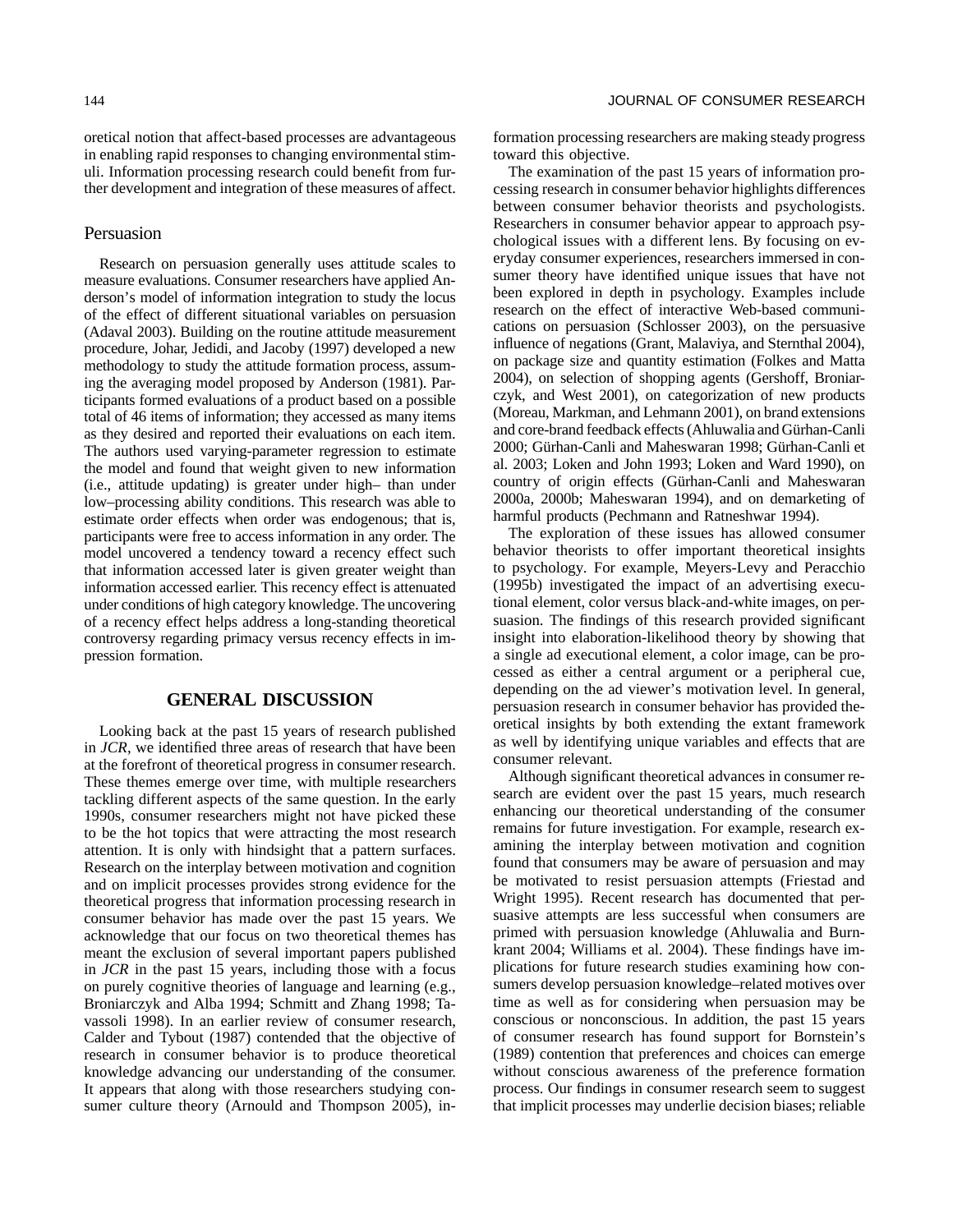and valid measurement of implicit attitudes remains a challenge (e.g., Brendl et al. 2001; Greenwald, McGhee, and Schwartz 1998).

What direction should the field take in the next 15 years? Any recommendation on this issue reflects idiosyncratic preferences, and the prescription offered here is no different. With this caveat, we offer three possible directions for consumer behavior researchers: (1) focus on the global consumer, not just the Western marketer; (2) consider dynamic processes rather than one-shot exchanges; and (3) update information processing models.

## The Global Consumer

We suggest that it is time we took a broader look at consumers, including those at different life stages, of different cultural backgrounds, and of varying means. Crosscultural research has started documenting differences between individualistic and collectivist cultures (Aaker and Maheswaran 1997). Consumer research should move beyond dichotomous distinctions to richer classifications of cultural differences (e.g., horizontal and vertical individualism and collectivism: Triandis and Gelfand 1998; bilinguals: Luna and Peracchio 2001, 2005) that capture societal influences on psychology. We need to consider issues such as different belief systems and how they affect consumption (Mukhopadhyay and Johar 2005). The psychology of middle-class Asians may have more in common with that of middle-class Americans than with that of Asians of fewer means. The same belief system (e.g., individualism) may manifest differently across cultures. For example, findings suggest that life satisfaction in collectivist cultures is not driven by self-esteem, as it is in individualistic cultures (Diener and Diener 1995). However, it may be the case that selfesteem is reflected in different ways and serves different goals across cultures rather than that self-esteem needs are low in collectivist cultures (Chen and Brockner 1996). Cross-cultural research offers a platform for discovering the effects and psychological processes that lead to similarities as well as differences in consumer behavior (Maheswaran and Shavitt 2000).

The other aspect of this prescription is to move beyond managerial implications to study consumer implications of our work. Our collective emphasis as researchers is to vary aspects of the marketing mix, such as communications, and examine consumer behavior. We build models that implicate marketer actions (e.g., message frame), marketplace characteristics (e.g., number of options), and characteristics of the consumer (e.g., accuracy motive, need for cognition). This approach has yielded rich insights into individuals' information processing and can benefit marketers trying to influence consumers. The other perspective concerns benefiting consumers and helping them achieve their goals. This implies studying variables under the consumer's control that affect information processing as independent variables and variables likely to benefit the consumer (e.g., satisfaction or happiness) as dependent variables.

Other aspects of consumer behavior besides attitudes and

purchase also merit attention. These include social aspects, such as designing communications to facilitate consumer well-being (Johar 1995; Keller and Block 1996; Keller, Lipkus, and Rimer 2002; Luce and Kahn 1999; MacInnis and De Mello 2005; Moorman 2002; Raghubir and Menon 1998; Wansink and van Ittersum 2003) and examining ways to increase social welfare (e.g., increasing voting participation rates or charity and donation efforts). Consumer research should examine specific types of consumer roles (e.g., as voters or patients). In the domain of patients as consumers, several important questions invite investigations: What type of information processing precedes this decision? What types of biases are patients susceptible to? How are costs and benefits computed? For instance, patient noncompliance with doctor-recommended treatments is a major problem, and consumer researchers can isolate the underlying mechanisms, such as noncomprehension, forgetting, and reactance. In the citizens-as-consumers context, what biases affect voting behavior, and how can we increase citizen involvement in social issues (e.g., Morwitz and Pluzinski 1996)? In the context of consumers in society, what factors affect charity (Strahilevitz and Myers 1998) and socially responsible behavior (Pechmann and Ratneshwar 1994)?

## Consumer Relationships as Dynamic Processes

Much of consumer behavior research is focused on understanding how consumers respond to specific one-shot events, be they advertising or some other aspect of marketing. However, marketing, more than any other field, is characterized by continuous exchange over time. Consumers shape and reshape their opinions in response to input from marketers, competitors, and other consumers. Now that we have an understanding of how different elements operate in isolation, it is time to examine how a sequence of events affects consumer information processing. Consumer research should move in the direction of studying the updating of memory and judgments (see Johar, Sengupta, and Aaker 2005). Incoming information may be consistent or inconsistent with other external, as well as internally represented, information. Studying the conditions under which attitudes are sticky versus labile is an important area of research. While the literature on belief updating suggests that beliefs are often resistant to change (Lord, Ross, and Lepper 1979), it is not clear that this finding would apply to issues such as brand (vs. self- or people) impressions. Recent research on judgment revision (Fabrigar and Petty 1999; Lord and Lepper 1999) can help shed some light on this issue and can inform consumer research.

## Updating Information Processing Models

We need a comprehensive model of information processing that incorporates recent findings on the interplay between motivation and cognition and implicit processes (see Bettman 1979). Emerging research on motivational forces shaping cognition and on implicit memory and attitudes needs to be incorporated. In terms of motivational influences, early work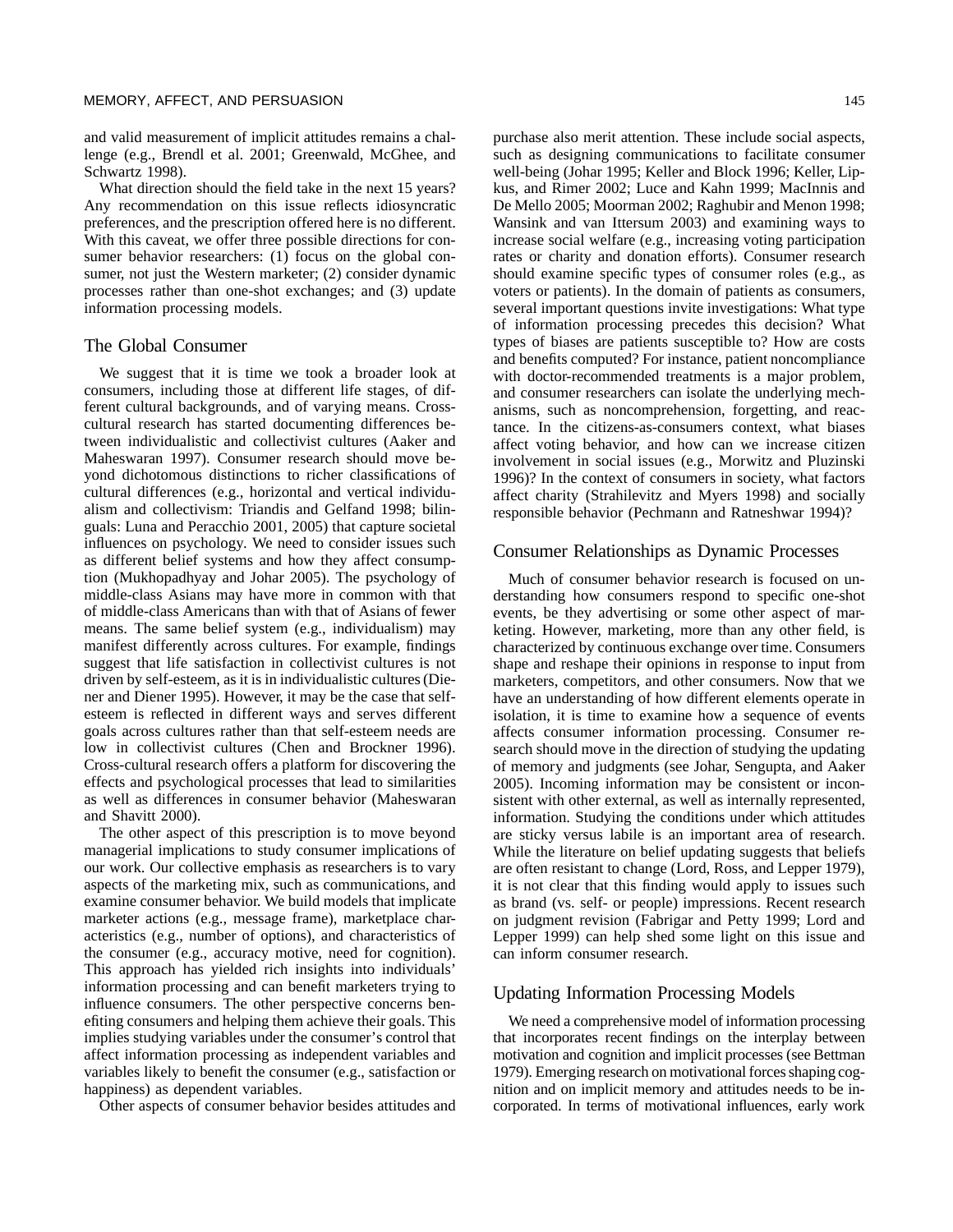in consumer behavior differentiated between the effects of a choice and those of a judgment goal on information processing (Johnson and Russo 1984). More recently, consumer researchers have studied the effects of a broader variety of goals, including impression motives (Agrawal and Maheswaran 2005b), defense motives (Ahluwalia 2002), regulatory goals (Aaker and Lee 2001), emotion-driven goals (Keller and Block 1996), and self-esteem bolstering (e.g., through mortality salience; Arndt et al. 2004; Maheswaran and Agrawal 2004), and these influences need to be incorporated. The work on implicit attitudes has brought together research on implicit memory and attitude theory. Research now needs to highlight how implicit and explicit attitudes can exist simultaneously (Wilson, Lindsey, and Schooler 2000).

In closing, we note that any such comprehensive model of information processing must take into account the myriad findings in research on behavioral decision theory. Information processing and decision making research have been separate streams of research, and each has produced unique insights. However, this is a false dichotomy. We believe that it is time for more collaboration and bridging of ideas in the two streams. Such cross-fertilization has the potential to produce powerful findings concerning the processes underlying counterintuitive consumer phenomena in the areas of judgment and choice. Studying the interplay between choice and attitudes has a long-standing history going back to work on cognitive dissonance and self-perception. The wheel has come full circle, and we hope to see more research in this exciting area in the future.

## **REFERENCES**

- Aaker, David A., Douglas M. Stayman, and Michael R. Hagerty (1986), "Warmth in Advertising: Measurement, Impact, and Sequence Effects," *Journal of Consumer Research*, 12 (March), 365–81.
- Aaker, Jennifer L. and Angela Y. Lee (2001), "'I' Seek Pleasures and 'We' Avoid Pains: The Role of Self-Regulatory Goals in Information Processing and Persuasion," *Journal of Consumer Research*, 28 (June), 33–49.
- Aaker, Jennifer L. and Durairaj Maheswaran (1997), "The Effect of Cultural Orientation on Persuasion," *Journal of Consumer Research*, 24 (December), 315–28.
- Aaker, Jennifer L. and Patti Williams (1998), "Empathy versus Pride: The Influence of Emotional Appeals across Cultures," *Journal of Consumer Research*, 25 (December), 241–61.
- Adaval, Rashmi (2003), "How Good Gets Better and Bad Gets Worse: Understanding the Impact of Affect on Evaluations of Known Brands," *Journal of Consumer Research*, 30 (December), 352–67.
- Agrawal, Nidhi and Durairaj Maheswaran (2005a), "The Effects of Self-Construal and Commitment on Persuasion," *Journal of Consumer Research*, 31 (March), 841–49.
	- (2005b), "Motivated Reasoning in Outcome Bias Effects," *Journal of Consumer Research*, 31 (March), 798–805.
- Ahluwalia, Rohini (2000), "Examination of Psychological Processes Underlying Resistance to Persuasion," *Journal of Consumer Research*, 27 (September), 217–32.
- ——— (2002), "How Prevalent Is the Negativity Effect in Con-

sumer Environments?" *Journal of Consumer Research*, 29 (September), 270–79.

- Ahluwalia, Rohini and Robert E. Burnkrant (2004), "Answering Questions about Questions: A Persuasion Knowledge Perspective for Understanding the Effects of Rhetorical Questions?" *Journal of Consumer Research*, 31 (June), 26–42.
- Ahluwalia, Rohini and Zeynep Gürhan-Canli (2000), "The Effects of Extensions on the Family Brand Name: An Accessibility-Diagnosticity Perspective," *Journal of Consumer Research*, 27 (December), 371–81.
- Alba, Joseph and Wesley Hutchinson (2000), "Knowledge Calibration: What Consumers Know and What They Think They Know," *Journal of Consumer Research*, 27 (September), 123–56.
- Anderson, Norman H. (1981), *Foundations of Information Integration Theory*, San Diego, CA: Academic Press.
- Anderson, Richard C. and James W. Pichert (1978), "Recall of Previously Unrecallable Information Following a Shift in Perspective," *Journal of Verbal Learning and Verbal Behavior*, 17 (February), 1–12.
- Arndt, Jamie, Sheldon Solomon, Tim Kasser, and Kennon Sheldon (2004), "The Urge to Splurge: A Terror Management Account of Materialism and Consumer Behavior," *Journal of Consumer Psychology*, 14 (3), 198–213.
- Arnould, Eric J. and Craig J. Thompson (2005), "Consumer Culture Theory (CCT): Twenty Years of Research," *Journal of Consumer Research*, 31 (March), 868–82.
- Bargh, John A. (1989), "Conditional Automaticity: Varieties of Automatic Influences in Social Perception and Cognition," in *Unintended Thought*, ed. James S. Uleman and John A. Bargh, New York: Guilford, 3–51.
- ——— (1996), "Automaticity in Social Psychology," in *Social Psychology Handbook of Basic Principles*, ed. E. Tory Higgins and Arie W. Kruglanski, New York: Guilford, 169–83.
- (2002), "Losing Consciousness: Automatic Influences on Consumer Judgment, Behavior, and Motivation," *Journal of Consumer Research*, 29 (September), 280–85.
- Bettman, James R. (1979), "Memory Factors in Consumer Choice: A Review," *Journal of Marketing*, 43 (Spring), 37–53.
- Blaney, Paul H. (1986), "Affect and Memory: A Review," *Psychological Bulletin*, 99 (2), 229–46.
- Bornstein, Robert F. (1989), "Exposure and Affect: Overview and Meta-analysis of Research 1968–1987," *Psychological Bulletin*, 106 (September), 265–88.
- Braun, Kathryn (1999), "Postexperience Advertising Effects on Consumer Memory," *Journal of Consumer Research*, 25 (March), 319–34.
- Brendl, C. Miguel, Arthur B. Markman, and Claude Messner (2001), "How Do Indirect Measures of Evaluation Work? Evaluating the Inference of Prejudice in the Implicit Association Test," *Journal of Personality and Social Psychology*, 81 (November), 760–73.
- (2003), "The Devaluation Effect: Activating a Need Devalues Unrelated Choice Options," *Journal of Consumer Research*, 29 (March), 463–73.
- Broniarczyk, Susan M. and Joseph W. Alba (1994), "The Role of Consumers' Intuitions in Inference Making," *Journal of Consumer Research*, 21 (December), 393–407.
- Burnkrant, Robert E. and H. Rao Unnava (1995), "Effects of Self-Referencing on Persuasion," *Journal of Consumer Research*, 22 (June), 17–26.
- Calder, Bobby J. and Alice M. Tybout (1987), "What Consumer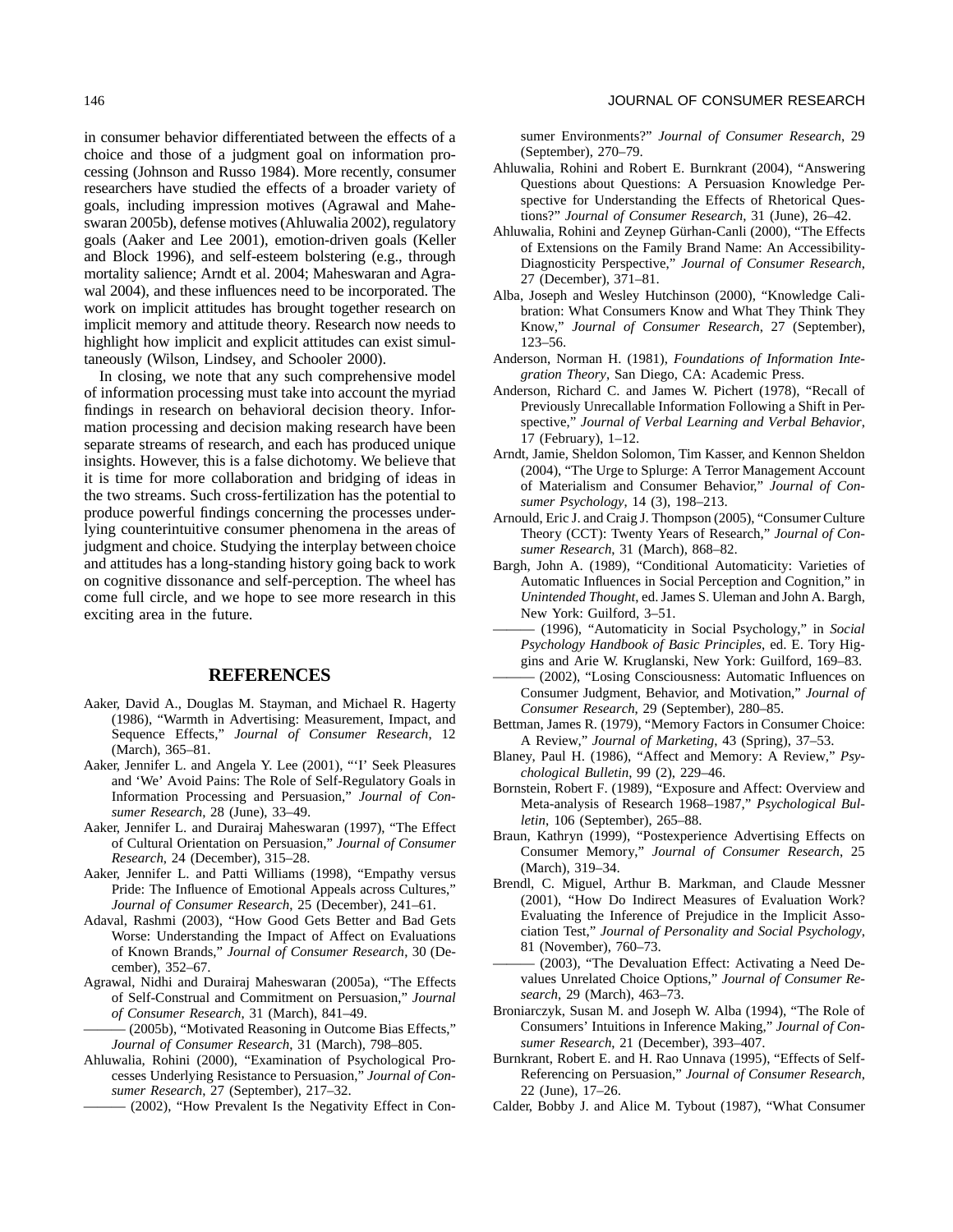Research Is . . . ," *Journal of Consumer Research*, 14 (June), 136–40.

- Chaiken, Shelly (1980), "Heuristic versus Systematic Information Processing and the Use of Source versus Message Cues in Persuasion," *Journal of Personality and Social Psychology*, 39 (November), 752–66.
- Chaiken, Shelly and Durairaj Maheswaran (1994), "Heuristic Processing Can Bias Systematic Processing: Effects of Source Credibility, Argument Ambiguity, and Task Importance on Attitude Judgment," *Journal of Personality and Social Psychology*, 66 (March), 460–73.
- Chen, Yaru and Joel Brockner (1996), "The Moderating Roles of Self-Esteem and Self-Construal in Reaction to a Threat to the Self: Evidence from the People's Republic of China and the United States," *Journal of Personality and Social Psychology*, 71 (September), 603–15.
- Cohen, Joel B. and Eduardo B. Andrade (2004), "Affective Intuition and Task-Contingent Affect Regulation," *Journal of Consumer Research*, 31 (September), 358–67.
- Diener, Ed and Marissa Diener (1995), "Cross-Cultural Correlates of Life Satisfaction and Self-Esteem," *Journal of Personality and Social Psychology*, 68 (April), 653–63.
- Eagly, Alice H. and Shelly Chaiken (1993), *The Psychology of Attitudes*, Orlando, FL: Harcourt Brace Jovanovich College.
- Erber, Maureen Wang and Ralph Erber (2000), "The Self-Regulation of Moods: Second Thoughts on the Importance of Happiness in Everyday Life," *Psychological Inquiry*, 11 (3), 142–48.
- Fabrigar, Leander and Richard Petty (1999), "The Role of the Affective and Cognitive Bases of Attitudes in Susceptibility to Affectively and Cognitively Based Persuasion," *Personality and Social Psychology Bulletin*, 25 (March), 363–81.
- Fitzsimons, Gavan J. and Vicki Morwitz (1996), "The Effect of Measuring Intent on Brand-Level Purchase Behavior," *Journal of Consumer Research*, 23 (June), 1–11.
- Fitzsimons, Gavan J. and Baba Shiv (2001), "Nonconscious and Contaminative Effects of Hypothetical Questions on Subsequent Decision Making," *Journal of Consumer Research*, 28 (September), 224–38.
- Folkes, Valerie and Shashi Matta (2004), "The Effect of Package Shape on Consumers' Judgments of Product Volume: Attention as a Mental Contaminant," *Journal of Consumer Research*, 31 (September), 390–401.
- Friestad, Marian and Peter Wright (1995), "Persuasion Knowledge: Lay People's and Researchers' Beliefs about the Psychology of Advertising," *Journal of Consumer Research*, 22 (June), 62–74.
- Gershoff, Andrew D., Susan M. Broniarczyk, and Patricia M. West (2001), "Recommendation or Evaluation? Task Sensitivity in Information Source Selection," *Journal of Consumer Research*, 28 (December), 418–38.
- Grant, Susan Jung, Prashant Malaviya, and Brian Sternthal (2004), "The Influence of Negations on Product Evaluations," *Journal of Consumer Research*, 31 (December), 583–92.
- Greenwald, Anthony G., Debbie E. McGhee, and Jordan L. K. Schwartz (1998), "Measuring Individual Differences in Implicit Cognition: The IAT," *Journal of Personality and Social Psychology*, 74 (June), 1464–80.
- Gürhan-Canli, Zeynep and Durairaj Maheswaran (1998), "The Effects of Extensions on Brand Name Dilution and Enhancement," *Journal of Marketing Research*, 35 (November), 464–73.
- (2000a), "Cultural Variations in Country of Origin Effects," *Journal of Marketing Research*, 37 (August), 309–17. (2000b), "Determinants of Country-of-Origin Evaluations," *Journal of Consumer Research*, 27 (June), 96–108.
- Gürhan-Canli, Zeynep, David Glen Mick, and Merrie L. Brucks (2003), "The Effect of Expected Variability of Product Quality and Attribute Uniqueness on Family Brand Evaluations,' *Journal of Consumer Research*, 30 (June), 105–14.
- Han, Sang-pil and Sharon Shavitt (1994), "Persuasion and Culture: Advertising Appeals in Individualistic and Collectivistic Societies," *Journal of Experimental Social Psychology*, 30 (July), 326–50.
- Herr, Paul M. and Christine M. Page (2004), "Asymmetric Association of Liking and Disliking Judgments: So What's Not to Like?" *Journal of Consumer Research*, 30 (March), 588–601.
- Higgins, E. Tory and Gillian A. King (1981), "Accessibility of Social Constructs: Information-Processing Consequences of Individual and Contextual Variability," in *Personality, Cognition, and Social Interaction*, ed. Nancy Cantor and John F. Kihlstrom, Hillsdale, NJ: Erlbaum, 69–122.
- Hutchinson, J. Wesley, Wagner A. Kamakura, and John G. Lynch (2000), "Unobserved Heterogeneity as an Alternative Explanation for 'Reversal' Effects in Behavioral Research," *Journal of Consumer Research*, 27 (December), 324–44.
- Isen, Alice M. and Kimberly A. Daubman (1984), "The Influence of Affect on Categorization," *Journal of Personality and Social Psychology*, 47 (December), 1206–17.
- Jacoby, Jacob, Gita Venkataramani Johar, and Maureen Morrin (1998), "Consumer Psychology: A Quadrennium," *Annual Review of Psychology*, 49, 319–44.
- Jacoby, Larry L. (1991), "A Process Dissociation Framework: Separating Automatic from Intentional Uses of Memory," *Journal of Memory and Language*, 30 (October), 513–41.
- Jain, Shailendra Pratap and Durairaj Maheswaran (2000), "Motivated Reasoning: A Depth-of-Processing Perspective," *Journal of Consumer Research*, 26 (March), 358–71.
- Janiszewski, Chris (1990), "The Influence of Print Advertisement Organization on Affect toward a Brand Name," *Journal of Consumer Research*, 17 (June), 53–65.
- ——— (1993), "Preattentive Mere Exposure Effects," *Journal of Consumer Research*, 20 (December), 376–92.
- Johar, Gita Venkataramani (1995), "Consumer Involvement and Deception from Implied Advertising Claims," *Journal of Marketing Research*, 32 (August), 267–79.
- Johar, Gita Venkataramani, Kamel Jedidi, and Jacob Jacoby (1997), "A Varying-Parameter Averaging Model of On-Line Brand Evaluations," *Journal of Consumer Research*, 24 (September), 232–47.
- Johar, Gita Venkataramani, Jaideep Sengupta, and Jennifer L. Aaker (2005), "Two Roads to Updating Brand Personality Impressions: Trait versus Evaluative Inferencing," *Journal of Marketing Research*, 42 (November), 458–69.
- Johar, Gita Venkataramani and Carolyn J. Simmons (2000), "The Use of Concurrent Disclosures to Correct Invalid Inferences," *Journal of Consumer Research*, 26 (March), 307–22.
- Johnson, Eric J. and J. Edward Russo (1984), "Product Familiarity and Learning New Information," *Journal of Consumer Research*, 11 (June), 542–50.
- Keller, Punam Anand and Lauren G. Block (1996), "Increasing the Persuasiveness of Fear Appeals: The Effect of Arousal and Elaboration," *Journal of Consumer Research*, 22 (March), 448–59.
- Keller, Punam Anand, Isaac M. Lipkus, and Barbara K. Rimer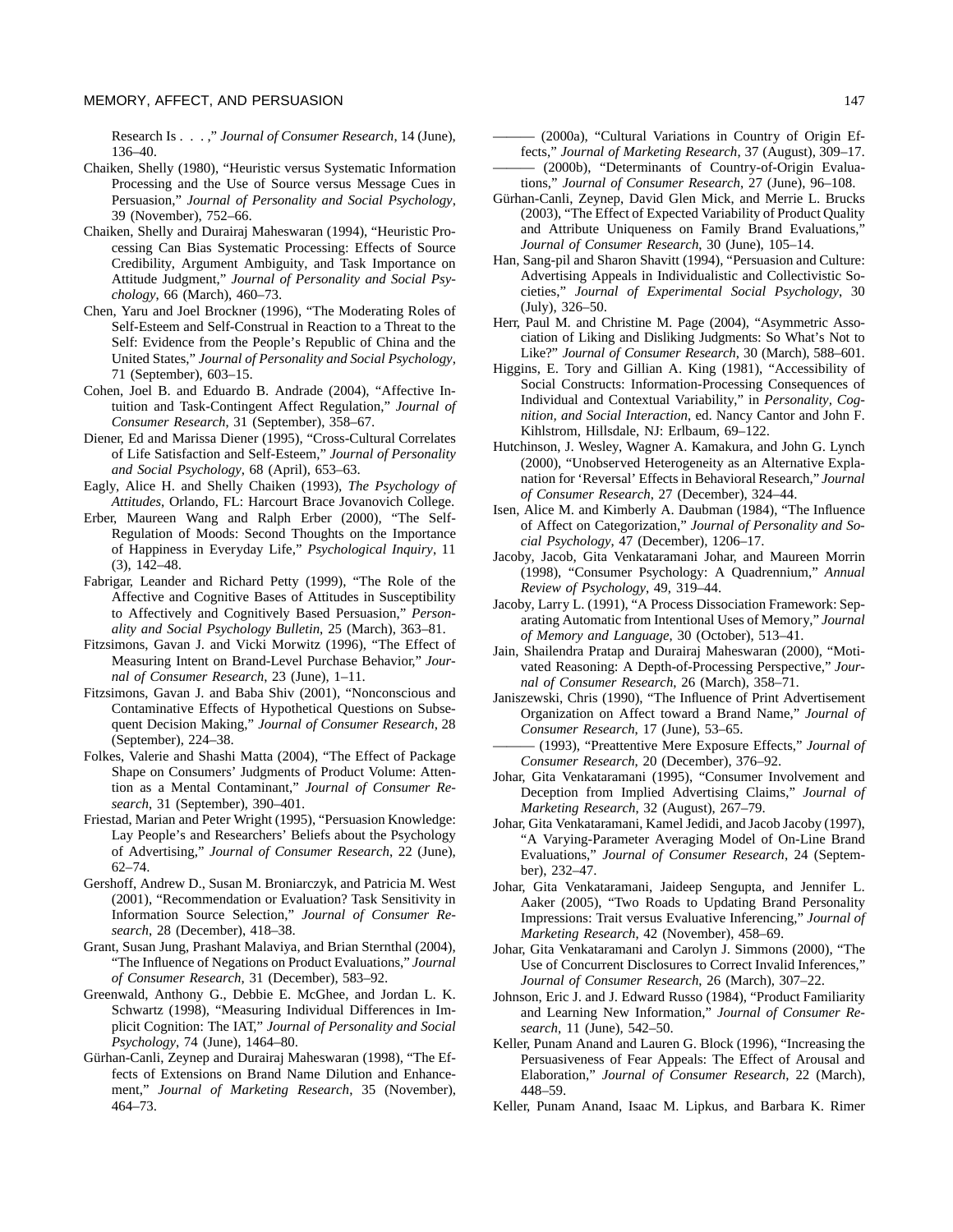(2002), "Depressive Realism and Health Risk Accuracy: The Negative Consequences of Positive Mood," *Journal of Consumer Research*, 29 (June), 57–69.

- Kruglanski, Arie W. (1996), "The Storehouse/Correspondence Partition in Memory Research: Promises and Perils," *Behavioral and Brain Sciences*, 19 (June), 198–99.
- Lee, Angela Y. and Brian Sternthal (1999), "The Effects of Positive Mood on Memory," *Journal of Consumer Research*, 26 (September), 115–27.
- Lehmann, Donald R. (1999), "Consumer Behavior and Y2K," *Journal of Marketing*, 63 (October), 14–18.
- Loken, Barbara and Deborah R. John (1993), "Diluting Brand Beliefs: When Do Brand Extensions Have a Negative Impact?" *Journal of Marketing*, 57 (July), 71–84.
- Loken, Barbara and James Ward (1990), "Alternative Approaches to Understanding the Determinants of Typicality," *Journal of Consumer Research*, 17 (September), 111–26.
- Lord, Charles G. and Mark Lepper (1999), "Attitude Representation Theory," in *Advances in Experimental Social Psychology*, ed. Mark Zanna, San Diego, CA: Academic Press, 265–343.
- Lord, Charles G., Lee Ross, and Mark Lepper (1979), "Biased Assimilation and Attitude Polarization: The Effects of Prior Theories on Subsequently Considered Evidence," *Journal of Personality and Social Psychology*, 37 (November), 2098–2109.
- Luce, Mary Frances and Barbara E. Kahn (1999), "Avoidance or Vigilance? The Psychology of False Positive Test Results," *Journal of Consumer Research*, 26 (December), 242–59.
- Luna, David and Laura Peracchio (2001), "Moderators of Language Effects in Advertising to Bilinguals: A Psycholinguistic Approach," *Journal of Consumer Research*, 28 (September), 284–95.
	- ——— (2005), "Advertising to Bilingual Consumers: The Impact of Code-Switching on Persuasion," *Journal of Consumer Research*, 31 (March), 760–65.
- Luna, David, Laura Peracchio, and Maria D. de Juan (2003), "The Impact of Language and Congruity on Persuasion in Multicultural E-Marketing," *Journal of Consumer Psychology*, 13  $(1-2), 41-51.$
- MacInnis, Deborah and Gustavo De Mello (2005), "The Concept of Hope and Its Relevance to Product Evaluation and Choice," *Journal of Marketing*, 69 (January), 1–14.
- Mackie, Diane M. and Leila T. Worth (1989), "Processing Deficits and the Mediation of Positive Affect in Persuasion," *Journal of Personality and Social Psychology*, 57 (July), 27–40.
- Maheswaran, Durairaj (1994), "Country of Origin as a Stereotype: Effects of Consumer Expertise and Attribute Strength on Product Evaluations," *Journal of Consumer Research*, 21 (September), 354–65.
- Maheswaran Durairaj and Nidhi Agrawal (2004), "Motivational and Cultural Variations in Mortality Salience Effects: Contemplations on Terror Management Theory and Consumer Behavior," *Journal of Consumer Psychology*, 14 (3), 198–213.
- Maheswaran, Durairaj and Sharon Shavitt (2000), "Issues and New Directions in Global Consumer Psychology," *Journal of Consumer Psychology*, 9 (2), 59–66.
- Maheswaran, Durairaj and Brian Sternthal (1990), "The Effects of Knowledge, Motivation, and Type of Message on Ad Processing and Product Judgments," *Journal of Consumer Research*, 17 (June), 66–73.
- Mandel, Naomi and Eric J. Johnson (2002), "When Web Pages Influence Choice: Effects of Visual Primes on Experts and

Novices," *Journal of Consumer Research*, 29 (September), 235–45.

- Markus, Hazel Rose and Shinobu Kitayama (1991), "Culture and the Self: Implications for Cognition," *Psychological Review*, 98 (2), 224–53.
- Meloy, Margaret G. (2000), "Mood-Driven Distortion of Product Information," *Journal of Consumer Research*, 27 (December), 345–59.
- Meyers-Levy, Joan and Durairaj Maheswaran (1991), "Exploring Differences in Males' and Females' Processing Strategies,' *Journal of Consumer Research*, 18 (June), 63–70.
- (1992), "When Timing Matters: The Influence of Temporal Distance on Consumers' Affective and Persuasive Responses," *Journal of Consumer Research*, 19 (December), 424–33.
- Meyers-Levy, Joan and Laura A. Peracchio (1995a), "Moderators of the Impact of Self-Reference on Persuasion," *Journal of Consumer Research*, 22 (March) 408–23.
- (1995b), "Understanding the Effects of Color: How the Correspondence between Available and Required Resources Affects Attitudes," *Journal of Consumer Research*, 22 (September), 121–38.
- Miniard, Paul W., Sunil Bhatla, Kenneth R. Lord, Peter R. Dickson, and H. Rao Unnava (1991), "Picture-Based Persuasion Processes and the Moderating Role of Involvement," *Journal of Consumer Research*, 18 (June), 92–107.
- Moorman, Christine (2002), "Consumer Health under the Scope," *Journal of Consumer Research*, 29 (June), 152–58.
- Moreau, C. Page, Arthur B. Markman, and Donald R. Lehmann (2001), "'What Is It?' Categorization Flexibility and Consumers' Responses to Really New Products," *Journal of Consumer Research*, 27 (March), 489–98.
- Morwitz, Vicki G. and Carol Pluzinski (1996), "Do Polls Reflect Opinion or Do Opinions Reflect the Polls? The Impact of Political Polling on Voters' Expectations, Preferences, and Behavior," *Journal of Consumer Research*, 23 (June), 53–67.
- Mukhopadhyay, Anirban and Gita Venkataramani Johar (2005), "Where There Is a Will, Is There a Way? The Effects of Consumers' Lay Theories of Self-Control on Setting and Keeping Resolutions," *Journal of Consumer Research*, 31 (March), 779–86.
- Nedungadi, Prakash (1990), "Recall and Consumer Consideration Sets: Influencing Choice without Altering Brand Evaluations," *Journal of Consumer Research*, 17 (December), 263–76.
- Park, Jong-Won and Manoj Hastak (1994), "Memory-Based Product Judgments: Effects of Involvement at Encoding and Retrieval," *Journal of Consumer Research*, 21 (December), 534–47.
- Pechmann, Cornelia and S. Ratneshwar (1994), "The Effects of Antismoking and Cigarette Advertising on Young Adolescents' Perceptions of Peers Who Smoke," *Journal of Consumer Research*, 21 (September), 236–51.
- Peracchio, Laura A. (1992), "How Do Young Children Learn to Be Consumers? A Script-Processing Approach," *Journal of Consumer Research*, 18 (March), 425–40.
- (1993), "Young Children's Processing of a Televised Narrative: Is a Picture Really Worth a Thousand Words?" *Journal of Consumer Research*, 20 (September), 281–93.
- Peracchio, Laura A. and Joan Meyers-Levy (1994), "How Ambiguous Cropped Objects in Ad Photos Can Affect Product Evaluations," *Journal of Consumer Research*, 21 (June), 190–204.
- ——— (1997), "Evaluating Persuasion-Enhancing Techniques